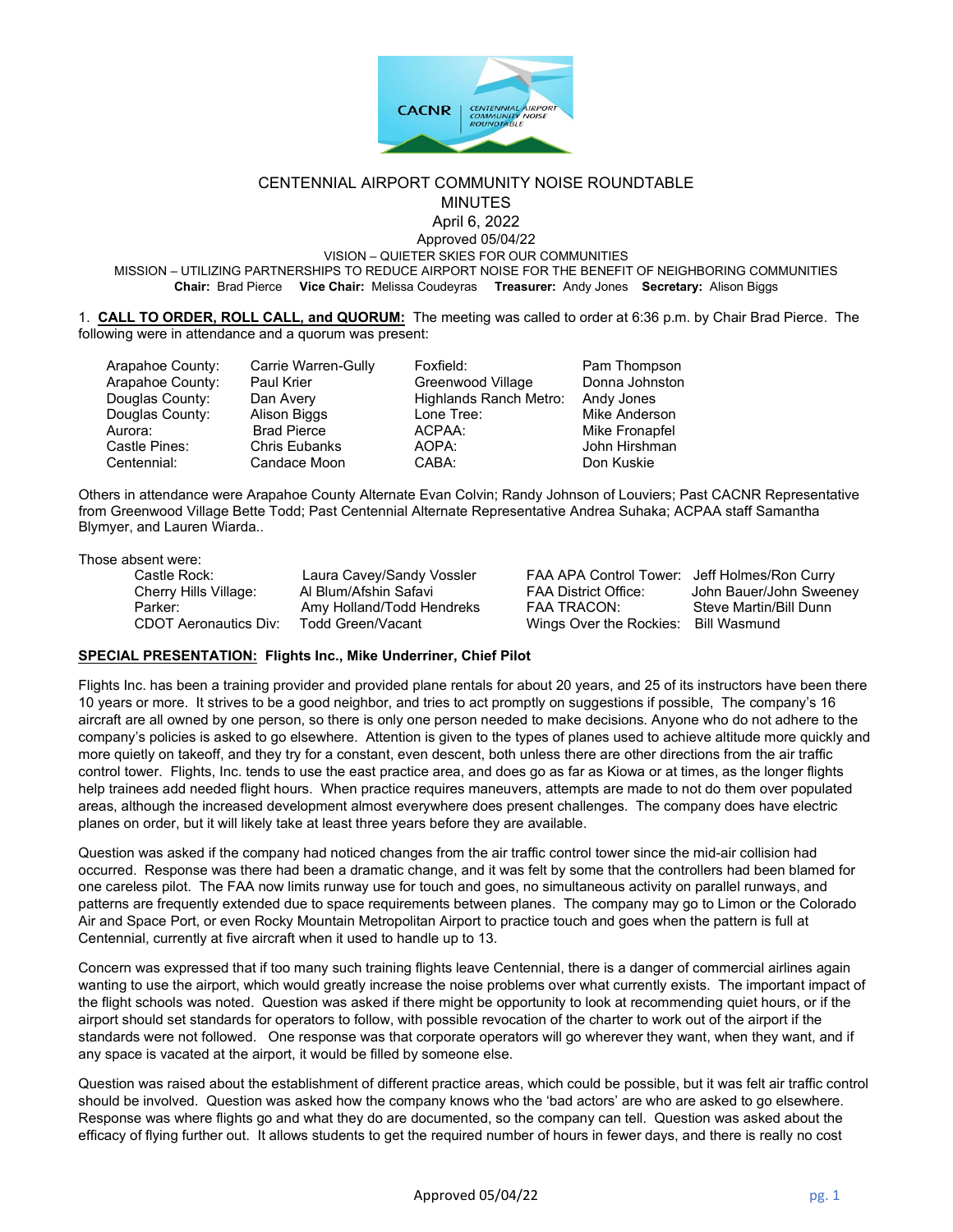increase for the company. Question was asked if there was any coordination between the schools for the use of the practice areas. Response was not really, it was more of a first come, first serve situation.

There was general agreement these kinds of face-to-face meetings and outreach are good and should be continued. Underriner was thanked for coming and for sharing information about his company with CACNR. He was also invited to return anytime.

### 2. **PUBLIC COMMENT:**

A. **VIRTUAL/IN-PERSON MEETING ATTENDEES** – Randy Johnson of Louviers noted he was pleased to hear Mr. Underriner's comments, and indicated having the flight schools make presentations to CACNR very helpful. He also noted airport staff was aware of his continuing concerns.

B. **FROM CACNR EMAIL ADDRESS** – A letter from James Slaggert, Orchard Hills in Greenwood Village was shared. He expressed continuing concern about excessive aircraft noise over his home, with increased low and slow flights directly overhead, most of which appeared to be training flights. He also communicates with Donna Johnston about the problems. A response had been sent, and he had been invited to attend CACNR meetings at any time. Slaggert had observed an area of the Noise Reports in which complaints from the highest complaining individual were removed; he felt no one should be discredited because he/she complained a lot. It was noted that there was only one area where this was done, and the line graph also shows the total number of complaints received each month.

3. **CONSENT AGENDA**: **A. & B. – DRAFT MINUTES AND TREASURER'S REPORT** - The Consent Agenda included the March 2, 2022 draft CACNR minutes; and a Treasurer's Report from the end of March which showed a balance of \$25,390.75. The Consent Agenda also included the February 2022 Noise Report. On the motion of Carrie Warren-Gully, duly seconded, the Consent Agenda was approved.

| C. <b>NOISE REPORT</b> – The February 2022 Noise Report included the following information: |                                                                      |        |  |  |  |
|---------------------------------------------------------------------------------------------|----------------------------------------------------------------------|--------|--|--|--|
|                                                                                             | February Total Operations: 22,957 February Total Local Operations:   | 9.901  |  |  |  |
|                                                                                             | Year to Date Total Operations: 45,005 Year to Date Local Operations: | 19.169 |  |  |  |

**371 Complaints from 22,957 Total Operations**

|                                                                   | <b>Noise Events:</b>                  |                                      |                         |
|-------------------------------------------------------------------|---------------------------------------|--------------------------------------|-------------------------|
| <b>February Totals:</b>                                           | February 60 - 69 db:                  | February $70 - 79$ db:               | February 80 - 89 db:    |
| 7,717 Golf Course                                                 | 4,839 Golf Course                     | 2,669 Golf Course                    | 479 Airport East        |
| 5.897 Meridian                                                    | 4.612 Meridian                        | 1.243 Meridian                       | 203 Golf Course         |
| 2,324 Airport East                                                | 1,744 State Park                      | 718 Airport East                     | 42 Meridian             |
| 2.315 State Park                                                  | 1.278 Parker                          | 559 State Park                       | 12 State Park           |
| 1.437 Parker                                                      | 1,080 Airport East                    | 155 Parker                           | 5 Grandview Estates     |
| 1,160 Grandview Estates                                           | 1,024 Grandview Estates               | 131 Grandview Estates                | 4 Parker                |
| 971 Castle Rock                                                   | 915 Castle Rock                       | 84 Greenwood Village                 | 2 Hunters Hill          |
| 765 Greenwood Village                                             | 680 Greenwood Village                 | 56 Castle Rock                       | 1 Greenwood Village     |
| 550 Lone Tree                                                     | 508 Lone Tree                         | 39 Lone Tree                         | 1 Lone Tree             |
| 384 Hunters Hill                                                  | 344 Hunters Hill                      | 38 Hunters Hill                      | - Castle Pines          |
| 111 Castle Pines                                                  | 103 Castle Pines                      | 11 Sagebrush Park                    | - Castle Rock           |
| 111 Sagebrush Park                                                | 98 Sagebrush Park                     | 8 Castle Pines                       | - Sagebrush Park        |
| <b>Noise Complaints:</b><br>135 Greenwood Village (36%)           | <b>Number of Households:</b><br>3 UAC | Complaints:<br>255 Greenwood Village | Households:<br>6 UAC    |
|                                                                   |                                       |                                      |                         |
| 70 Unincorporated Arapahoe County (19%<br>62 Centennial (17%)     | 3 Centennial<br>3 UDC                 | 123 Centennial                       | 4 Greenwood Village     |
|                                                                   |                                       |                                      |                         |
|                                                                   |                                       | <b>116 UAC</b>                       | 4 Other                 |
| 34 Castle Rock (9%)                                               | 3 Greenwood Village                   | 65 Castle Rock                       | 3 Centennial            |
| 28 Other (6%)                                                     | 2 Other                               | 64 Other                             | 3 UDC                   |
| 21 Parker (6%)                                                    | 2 Parker                              | 23 Aurora                            | 3 Castle Rock           |
| 11 Unincorporated Douglas County (3%)                             | 1 Aurora                              | 22 Parker                            | 2 Highlands Ranch       |
| 8 Aurora (2%)                                                     | 1 Castle Rock                         | 21 UDC                               | 2 Parker                |
| 2 Highlands Ranch (0.5%)                                          | 1 Highlands Ranch                     | 3 Highlands Ranch<br>2 Lone Tree     | 1 Aurora<br>1 Lone Tree |
|                                                                   |                                       |                                      |                         |
| Year to date, the <b>top five complaining households</b> were in: |                                       |                                      |                         |
| Greenwood Village - 218 (32%)                                     |                                       | Other $-58(8%)$                      |                         |
| Centennial - 100 (14%)<br>Castle Rock $-$ (64 (9%)                |                                       | $UAC - 56$ (8%)                      |                         |

I**n February, 31 responses were requested from 371 noise complaints**, with 17 of those requests made by email (55%), and 14 made by telephone (45%).

Of the 371 complaints in February 2022, **361 were about flights during day hours** (97%); **10 were about night flights** (3%). .

**In February, props accounted for 87% of the complaints by aircraft type; jets accounted for 10% of the complaint;** and **3% were about helicopters.**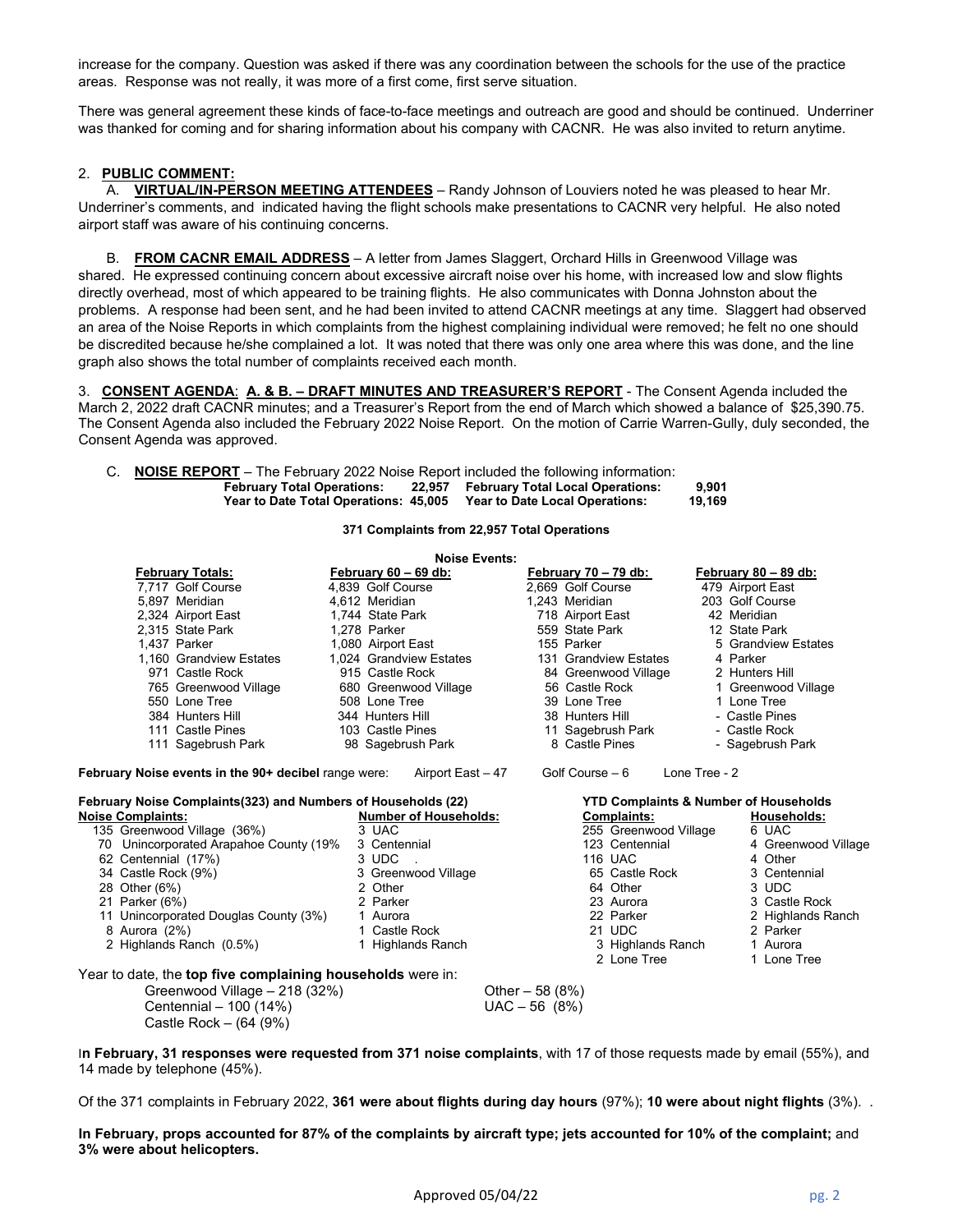**In February, departures were responsible for 45% of the complaints**. **Arrivals were responsible for 32% of the complaints**, and **Training was responsible for 23% of the complaints**.

**The Year to Date complaint maps** were not provided with this report, and a **Radar Track Density Map** was also not available. Staff continues to work to provide this information again.

# 4. **ITEMS REMOVED FROM CONSENT AGENDA:** None

# 5. **COMMITTEE REPORTS**:

A. **EXECUTIVE /WORK PLAN COMMITTEES** – Flight Schools Engagement Summary Report and Recommendations. Brad Pierce highlighted portions of the report, which was accepted by the group. Next steps would be for each committee to review the recommendations included in the Report, see how they mesh with what the committee was currently working on or had already addressed, and outline how to proceed with implementation.

B. **COMMUNITY OUTREACH** – Mike Anderson indicated the committee had not met, and had been unable to contact Amy Holland about the website. He reported a need for additional members on the committee who would be willing to become involved, and a need for technological assistance with both the website and the use of social media for communicating with the public. Chris Eubanks volunteered to contact Melissa Coudeyras, past committee chair, to obtain information about contacting the Trisha Coberly, who had assisted with the earlier update of the website.

Question was asked if there should be more linkage with the airport. Mike Fronapfel indicated the airport's communications director position was currently vacant, so that would need to be explored at a later time. It was noted CACNR should not be perceived as being a voice for the airport, but rather for the communities surrounding the airport, so maintaining a separation was probably important. Links might be maintained where appropriate, but showing and demonstrating the separation would be best for both.

It was noted the frequent turn-over of personnel on CACNR makes the transfer of information important, and the website can be an important tool to accomplish that if it can be maintained well. Brad Pierce indicated he would be working on getting appointments made to the various committees. Suggestion was made that CACNR Members might have technological expertise available, some of which might be provided to CACNR on an "in-kind" or "pro bono" basis. Representatives were encouraged to consider/explore the idea.

C. **FLY QUIET** – Donna Johnston reported for Bill Wasmund, who had submitted a written report that was included in the meeting packet. Work continued on the brief noise abatement statement for placement on the electronic sign on Peoria. Additional information had been requested about Whispertrack, as noted in the report It was also anticipated that information Wasmund will gain at the UC Davis symposium will be helpful in terms of what other airports are doing that has been successful in dealing with community relations and voluntary fly quite programs and incentives.

D. **NOISE MONITORS** – Candace Moon reported the portable noise monitor would likely be back in Highlands Ranch by May. She noted that Bette Todd, who had been very active on CACNR and as chair of this committee in the past, had provided her with a book of very helpful information. Todd described the booklet as being from the initial HMMH application for the installation and programming of the current noise monitors. Mike Fronapfel indicated he would look to see what other past information was available which might also be useful. He noted the vendor has someone come once a year to check the system; ambient noise levels are also verified every year. Request was made for CACNR to be provided with the latest ambient noise levels, unless the next verification was coming up soon, in which case the request would be made for that verification.

E. **WORK PLAN** – The Committee had not met, but it was noted some outside expertise would be useful to some of its work, such as putting the Orientation to CACNR materials on the website. Once contact is made again with Trisha Coberly, she could be asked about her interest in assisting.

## 6. **FAA REPORTS**:

A. **CENTENNIAL (APA) AIR TRAFFIC CONTROL TOWER** – None. An effort will be made to have someone such as Ron Curry come to next month's CACNR meeting, to provide more specific information about how traffic patterns are managed at Centennial Airport.

# 7. **OTHER REGULAR MONTHLY REPORTS**:

A. **ACPAA** – The report Candace Moon had submitted to the March ACPAA meeting for CACNR was included with the emailed meeting documents.

## B. **AIRPORT DIRECTOR'S REPORT** –

1. Airport Activity - Mike Fronapfel reported the airport still anticipates getting a grant for repairs to the runway and the run-up area, and the work is anticipated to be done during the summer. Social media is planned to be used for informing the public about what is going on in relation to changes in flight patterns and the related noise. CACNR Reps were still interested in having such information which could then share that through their various avenues of communication.

Traffic is anticipated to increase as the pandemic restrictions are eased. Work has begun on the new hangars being built. Question was asked if the increased traffic resulting from the availability of more hangar space would do to noise in the area. Response was a hope there would be little, as most of the involved aircraft would likely be jets, and quieter ones.